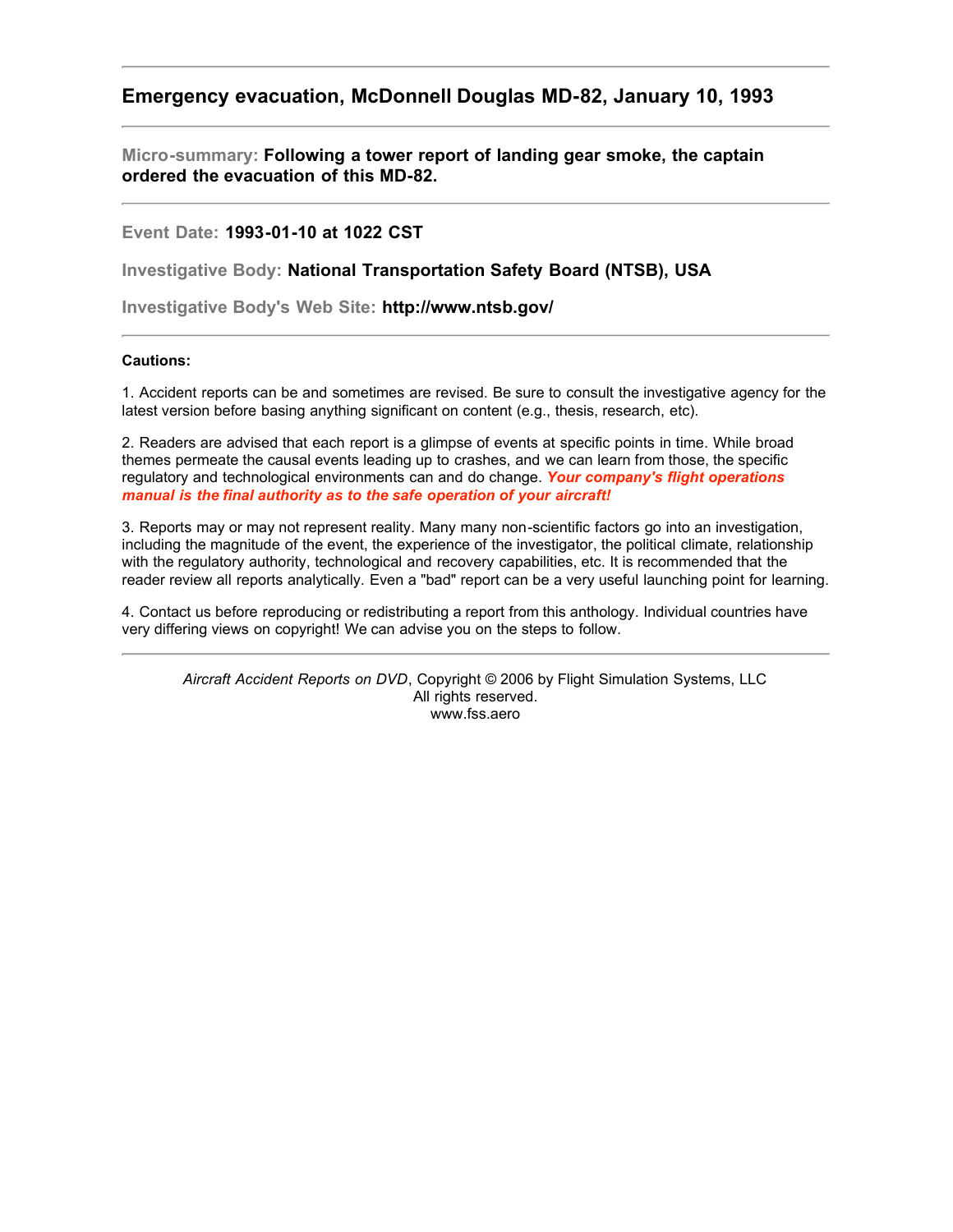| <b>National Transportation Safety Board</b>                                                                                                                                                                                                                                                                                                                                                                                                                                                                                                                                                                                                                                                                                                                                                                                                                                                                                                                                                                                                                                                                                                                                                                                     |              | NTSB ID: FTW93IA064             |                                  | Aircraft Registration Number: N7532A |                  |  |  |  |  |
|---------------------------------------------------------------------------------------------------------------------------------------------------------------------------------------------------------------------------------------------------------------------------------------------------------------------------------------------------------------------------------------------------------------------------------------------------------------------------------------------------------------------------------------------------------------------------------------------------------------------------------------------------------------------------------------------------------------------------------------------------------------------------------------------------------------------------------------------------------------------------------------------------------------------------------------------------------------------------------------------------------------------------------------------------------------------------------------------------------------------------------------------------------------------------------------------------------------------------------|--------------|---------------------------------|----------------------------------|--------------------------------------|------------------|--|--|--|--|
| <b>FACTUAL REPORT</b>                                                                                                                                                                                                                                                                                                                                                                                                                                                                                                                                                                                                                                                                                                                                                                                                                                                                                                                                                                                                                                                                                                                                                                                                           |              | Occurrence Date: 01/10/1993     |                                  | Most Critical Injury: Minor          |                  |  |  |  |  |
| <b>ÁVIATION</b>                                                                                                                                                                                                                                                                                                                                                                                                                                                                                                                                                                                                                                                                                                                                                                                                                                                                                                                                                                                                                                                                                                                                                                                                                 |              | Occurrence Type: Incident       |                                  | Investigated By: NTSB                |                  |  |  |  |  |
| Location/Time                                                                                                                                                                                                                                                                                                                                                                                                                                                                                                                                                                                                                                                                                                                                                                                                                                                                                                                                                                                                                                                                                                                                                                                                                   |              |                                 |                                  |                                      |                  |  |  |  |  |
| Nearest City/Place                                                                                                                                                                                                                                                                                                                                                                                                                                                                                                                                                                                                                                                                                                                                                                                                                                                                                                                                                                                                                                                                                                                                                                                                              | <b>State</b> | Zip Code                        | Local Time                       | Time Zone                            |                  |  |  |  |  |
| <b>DFW AIRPORT</b>                                                                                                                                                                                                                                                                                                                                                                                                                                                                                                                                                                                                                                                                                                                                                                                                                                                                                                                                                                                                                                                                                                                                                                                                              | <b>TX</b>    | 75261                           | 1022                             | <b>CST</b>                           |                  |  |  |  |  |
| Airport Proximity: On Airport                                                                                                                                                                                                                                                                                                                                                                                                                                                                                                                                                                                                                                                                                                                                                                                                                                                                                                                                                                                                                                                                                                                                                                                                   |              | Distance From Landing Facility: |                                  | Direction From Airport:              |                  |  |  |  |  |
| <b>Aircraft Information Summary</b>                                                                                                                                                                                                                                                                                                                                                                                                                                                                                                                                                                                                                                                                                                                                                                                                                                                                                                                                                                                                                                                                                                                                                                                             |              |                                 |                                  |                                      |                  |  |  |  |  |
| Aircraft Manufacturer                                                                                                                                                                                                                                                                                                                                                                                                                                                                                                                                                                                                                                                                                                                                                                                                                                                                                                                                                                                                                                                                                                                                                                                                           |              | Model/Series                    |                                  |                                      | Type of Aircraft |  |  |  |  |
| MCDONNELL DOUGLAS                                                                                                                                                                                                                                                                                                                                                                                                                                                                                                                                                                                                                                                                                                                                                                                                                                                                                                                                                                                                                                                                                                                                                                                                               |              | DC9-82                          | Airplane                         |                                      |                  |  |  |  |  |
| Sightseeing Flight: No                                                                                                                                                                                                                                                                                                                                                                                                                                                                                                                                                                                                                                                                                                                                                                                                                                                                                                                                                                                                                                                                                                                                                                                                          |              |                                 | Air Medical Transport Flight: No |                                      |                  |  |  |  |  |
| Narrative                                                                                                                                                                                                                                                                                                                                                                                                                                                                                                                                                                                                                                                                                                                                                                                                                                                                                                                                                                                                                                                                                                                                                                                                                       |              |                                 |                                  |                                      |                  |  |  |  |  |
| landed at DFW International Airport, Texas, following a flight from Lambert Field, St Louis,<br>Missouri. During the landing roll the tower reported to the captain that smoke was emitting from<br>the main landing gear. As the smoke continued to develop the captain ordered the airplane be<br>evacuated by means of the emergency egress systems. No crew members were injured during the<br>evacuation, however, of the 83 passengers and 6 crewmembers five passengers sustained minor<br>injuries as they exited via the slide systems. There was no damage to the airplane and weather was<br>visual meteorological conditions. The American Airlines airplane was operating under 14 CFR Part<br>121 as flight number 1279.<br>An examination of the airplane by the operator (observed by a Federal Aviation Administration<br>inspector) after its recovery revealed no damage, no evidence of heat discoloration, fire, and no<br>hydraulic leaks or other fluids in the landing gear. The operator performed several high speed taxi<br>tests and breaking tests, this did not produce any smoke. A review of the flight records indicated<br>that the airplane was deiced prior to leaving St. Louis, Missouri. |              |                                 |                                  |                                      |                  |  |  |  |  |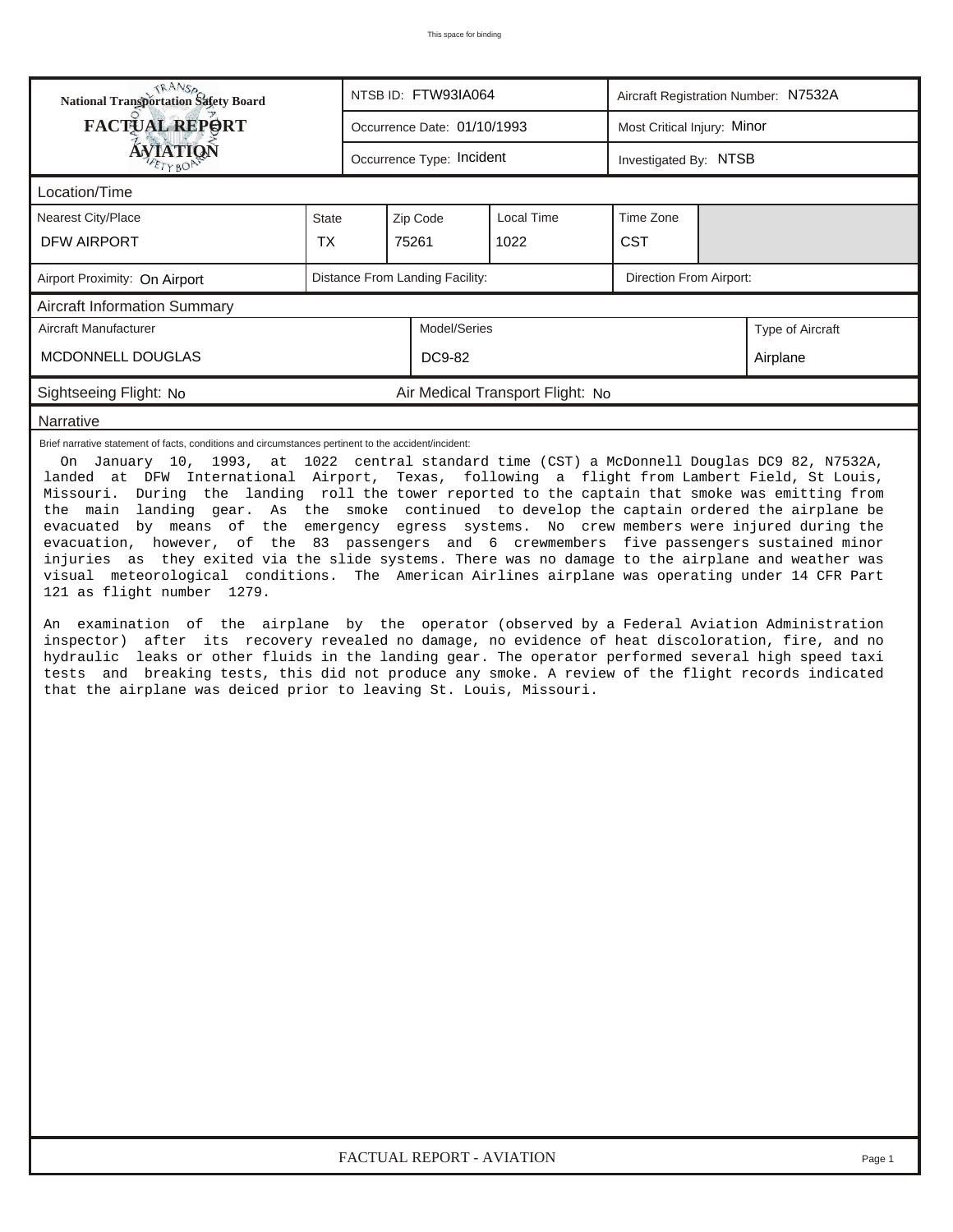| <b>National Transportation Safety Board</b>                                             | NTSB ID: FTW93IA064                                                                            |                                                             |  |                                                       |  |  |                           |                      |  |                     |          |
|-----------------------------------------------------------------------------------------|------------------------------------------------------------------------------------------------|-------------------------------------------------------------|--|-------------------------------------------------------|--|--|---------------------------|----------------------|--|---------------------|----------|
| <b>FACTUAL REPORT</b>                                                                   | Occurrence Date: 01/10/1993                                                                    |                                                             |  |                                                       |  |  |                           |                      |  |                     |          |
| <b>AVIATION</b>                                                                         | Occurrence Type: Incident                                                                      |                                                             |  |                                                       |  |  |                           |                      |  |                     |          |
| Landing Facility/Approach Information                                                   |                                                                                                |                                                             |  |                                                       |  |  |                           |                      |  |                     |          |
| <b>Airport Name</b>                                                                     | Runway Width<br><b>Runway Used</b><br>Runway Length<br>Airport ID:<br><b>Airport Elevation</b> |                                                             |  |                                                       |  |  |                           |                      |  |                     |          |
| DFW INTERNATIONAL                                                                       | <b>DFW</b>                                                                                     | 603 Ft. MSL<br>11388<br>35                                  |  |                                                       |  |  |                           | 150                  |  |                     |          |
| Runway Surface Type: Asphalt                                                            |                                                                                                |                                                             |  |                                                       |  |  |                           |                      |  |                     |          |
| Runway Surface Condition: Dry                                                           |                                                                                                |                                                             |  |                                                       |  |  |                           |                      |  |                     |          |
|                                                                                         |                                                                                                |                                                             |  |                                                       |  |  |                           |                      |  |                     |          |
| Type Instrument Approach:                                                               |                                                                                                |                                                             |  |                                                       |  |  |                           |                      |  |                     |          |
| VFR Approach/Landing: Full Stop                                                         |                                                                                                |                                                             |  |                                                       |  |  |                           |                      |  |                     |          |
| Aircraft Information                                                                    |                                                                                                |                                                             |  |                                                       |  |  |                           |                      |  |                     |          |
| Aircraft Manufacturer<br>MCDONNELL DOUGLAS                                              | Model/Series<br>DC9-82<br>49924                                                                |                                                             |  |                                                       |  |  |                           | <b>Serial Number</b> |  |                     |          |
| Airworthiness Certificate(s): Transport                                                 |                                                                                                |                                                             |  |                                                       |  |  |                           |                      |  |                     |          |
| Landing Gear Type: Retractable - Tricycle                                               |                                                                                                |                                                             |  |                                                       |  |  |                           |                      |  |                     |          |
| Homebuilt Aircraft? No<br>Certified Max Gross Wt.<br>Number of Seats: 149<br>140416 LBS |                                                                                                |                                                             |  |                                                       |  |  | Number of Engines: 2      |                      |  |                     |          |
| Engine Type:<br>Turbo Fan                                                               | Engine Manufacturer:<br>Model/Series:<br>P&W<br>JT8-217-B6                                     |                                                             |  |                                                       |  |  | Rated Power:<br>20000 LBS |                      |  |                     |          |
| - Aircraft Inspection Information                                                       |                                                                                                |                                                             |  |                                                       |  |  |                           |                      |  |                     |          |
| Type of Last Inspection                                                                 |                                                                                                |                                                             |  | Date of Last Inspection<br>Time Since Last Inspection |  |  |                           |                      |  | Airframe Total Time |          |
| AAIP                                                                                    | Hours<br>01/2000                                                                               |                                                             |  |                                                       |  |  | 6791 Hours                |                      |  |                     |          |
| - Emergency Locator Transmitter (ELT) Information                                       |                                                                                                |                                                             |  |                                                       |  |  |                           |                      |  |                     |          |
| ELT Installed? No                                                                       |                                                                                                | ELT Operated? No<br>ELT Aided in Locating Accident Site? No |  |                                                       |  |  |                           |                      |  |                     |          |
| Owner/Operator Information                                                              |                                                                                                |                                                             |  |                                                       |  |  |                           |                      |  |                     |          |
| <b>Street Address</b><br>Registered Aircraft Owner<br>RODNEY SQUARE NORTH               |                                                                                                |                                                             |  |                                                       |  |  |                           |                      |  |                     |          |
| <b>WILIMIGTON TRUST COMPANY</b>                                                         |                                                                                                |                                                             |  | City                                                  |  |  |                           |                      |  |                     | Zip Code |
|                                                                                         | DE<br><b>WILMINGTON</b><br><b>Street Address</b>                                               |                                                             |  |                                                       |  |  |                           | 19890                |  |                     |          |
| Operator of Aircraft                                                                    |                                                                                                |                                                             |  |                                                       |  |  |                           |                      |  |                     |          |
| <b>AMERICAN AIRLINES</b>                                                                | City<br><b>DFW AIRPORT</b>                                                                     |                                                             |  |                                                       |  |  | <b>State</b><br><b>TX</b> | Zip Code<br>75261    |  |                     |          |
| Operator Designator Code: AAL<br>Operator Does Business As:                             |                                                                                                |                                                             |  |                                                       |  |  |                           |                      |  |                     |          |
| - Type of U.S. Certificate(s) Held:                                                     |                                                                                                |                                                             |  |                                                       |  |  |                           |                      |  |                     |          |
| Air Carrier Operating Certificate(s): Flag Carrier/Domestic                             |                                                                                                |                                                             |  |                                                       |  |  |                           |                      |  |                     |          |
| Operating Certificate:<br>Operator Certificate:                                         |                                                                                                |                                                             |  |                                                       |  |  |                           |                      |  |                     |          |
| Regulation Flight Conducted Under: Part 121: Air Carrier                                |                                                                                                |                                                             |  |                                                       |  |  |                           |                      |  |                     |          |
| Type of Flight Operation Conducted: Scheduled; Domestic; Passenger Only                 |                                                                                                |                                                             |  |                                                       |  |  |                           |                      |  |                     |          |
| FACTUAL REPORT - AVIATION<br>Page 2                                                     |                                                                                                |                                                             |  |                                                       |  |  |                           |                      |  |                     |          |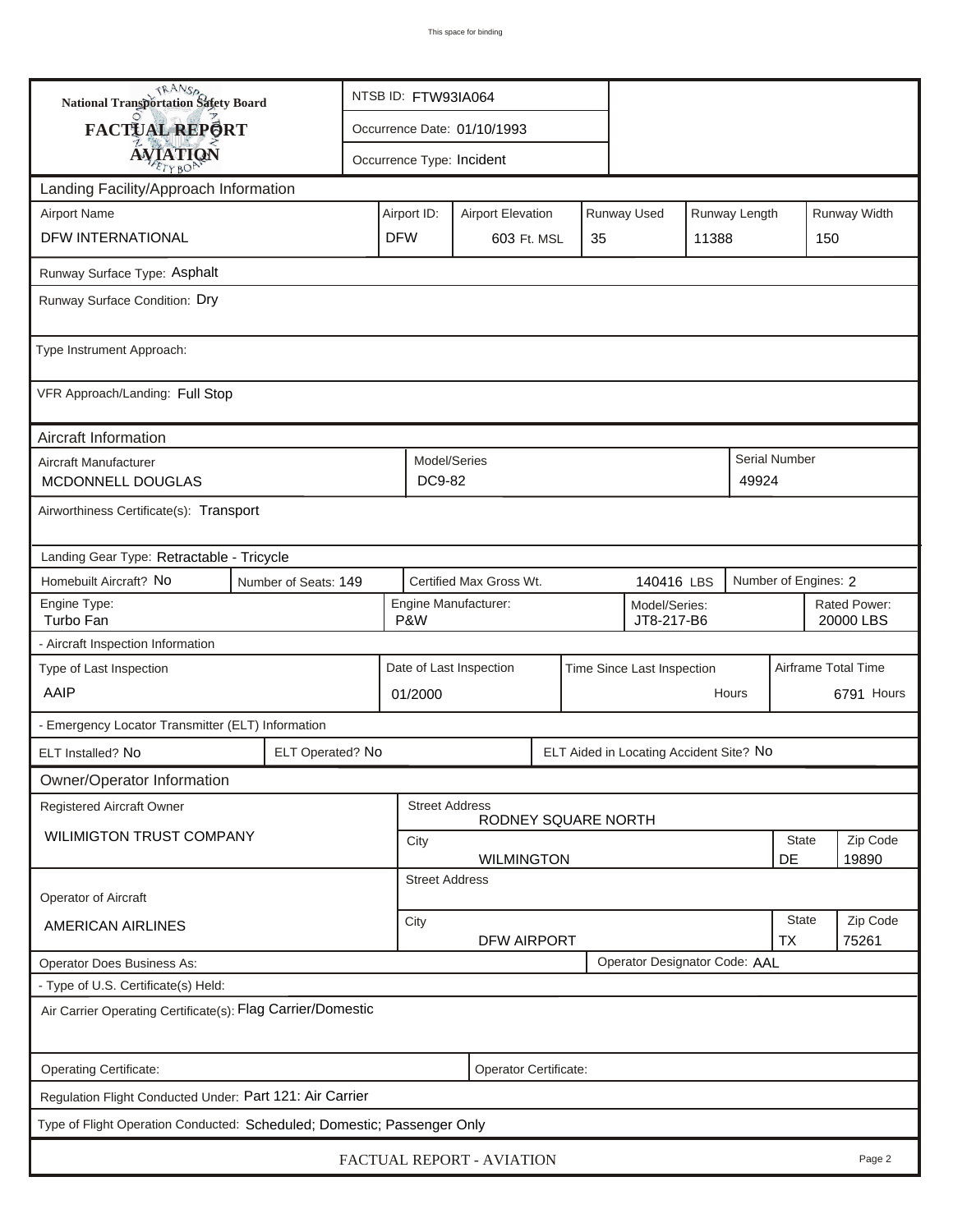|                                                                                                      | TRANSA                                                                                |                                       |                        |                                                      | NTSB ID: FTW93IA064                        |  |              |  |                                        |                         |                |            |                                    |                     |
|------------------------------------------------------------------------------------------------------|---------------------------------------------------------------------------------------|---------------------------------------|------------------------|------------------------------------------------------|--------------------------------------------|--|--------------|--|----------------------------------------|-------------------------|----------------|------------|------------------------------------|---------------------|
|                                                                                                      | National Transportation Safety Board<br>FACTUAL REPORT<br>Occurrence Date: 01/10/1993 |                                       |                        |                                                      |                                            |  |              |  |                                        |                         |                |            |                                    |                     |
|                                                                                                      |                                                                                       |                                       |                        |                                                      |                                            |  |              |  |                                        |                         |                |            |                                    |                     |
| <b>AVIATION</b><br>Occurrence Type: Incident                                                         |                                                                                       |                                       |                        |                                                      |                                            |  |              |  |                                        |                         |                |            |                                    |                     |
| <b>First Pilot Information</b>                                                                       |                                                                                       |                                       |                        |                                                      |                                            |  |              |  |                                        |                         |                |            |                                    |                     |
| Name                                                                                                 |                                                                                       | Date of Birth<br><b>State</b><br>City |                        |                                                      |                                            |  |              |  |                                        |                         |                | Age        |                                    |                     |
|                                                                                                      | On File<br>On File<br>On File<br>On File<br>41                                        |                                       |                        |                                                      |                                            |  |              |  |                                        |                         |                |            |                                    |                     |
| Principal Profession: Civilian Pilot<br>Certificate Number: On File<br>Seat Occupied: Left<br>Sex: M |                                                                                       |                                       |                        |                                                      |                                            |  |              |  |                                        |                         |                |            |                                    |                     |
| Airline Transport<br>Certificate(s):                                                                 |                                                                                       |                                       |                        |                                                      |                                            |  |              |  |                                        |                         |                |            |                                    |                     |
| Airplane Rating(s):<br>Multi-engine Land                                                             |                                                                                       |                                       |                        |                                                      |                                            |  |              |  |                                        |                         |                |            |                                    |                     |
|                                                                                                      | Rotorcraft/Glider/LTA: None                                                           |                                       |                        |                                                      |                                            |  |              |  |                                        |                         |                |            |                                    |                     |
|                                                                                                      |                                                                                       |                                       |                        |                                                      |                                            |  |              |  |                                        |                         |                |            |                                    |                     |
| Instrument Rating(s): Airplane<br>None<br>Instructor Rating(s):                                      |                                                                                       |                                       |                        |                                                      |                                            |  |              |  |                                        |                         |                |            |                                    |                     |
|                                                                                                      | Type Rating/Endorsement for Accident/Incident Aircraft? Yes                           |                                       |                        |                                                      |                                            |  |              |  | <b>Current Biennial Flight Review?</b> |                         |                |            |                                    |                     |
|                                                                                                      | Medical Cert.: Class 1                                                                |                                       |                        | Medical Cert. Status: Valid Medical--no waivers/lim. |                                            |  |              |  |                                        |                         |                |            | Date of Last Medical Exam: 08/1992 |                     |
|                                                                                                      |                                                                                       |                                       |                        |                                                      |                                            |  |              |  |                                        |                         |                |            |                                    |                     |
| - Flight Time Matrix                                                                                 |                                                                                       | All A/C                               | This Make<br>and Model | Airplane<br>Single Engine                            | Airplane<br>Night<br>Mult-Engine<br>Actual |  |              |  |                                        | Instrument<br>Simulated |                | Rotorcraft | Glider                             | Lighter<br>Than Air |
| <b>Total Time</b>                                                                                    |                                                                                       | 11000                                 | 290                    |                                                      |                                            |  |              |  |                                        |                         |                |            |                                    |                     |
|                                                                                                      | Pilot In Command(PIC)                                                                 |                                       |                        |                                                      |                                            |  |              |  |                                        |                         |                |            |                                    |                     |
| Instructor                                                                                           |                                                                                       |                                       |                        |                                                      |                                            |  |              |  |                                        |                         |                |            |                                    |                     |
| Last 90 Days                                                                                         |                                                                                       | 200                                   | 200                    |                                                      |                                            |  |              |  |                                        |                         |                |            |                                    |                     |
| Last 30 Days<br>Last 24 Hours                                                                        |                                                                                       | 6                                     | 6                      |                                                      |                                            |  |              |  |                                        |                         |                |            |                                    |                     |
|                                                                                                      |                                                                                       |                                       |                        |                                                      |                                            |  |              |  |                                        |                         |                |            |                                    |                     |
| Toxicology Performed? No<br>Second Pilot? Yes<br>Seatbelt Used? Yes<br>Shoulder Harness Used? Yes    |                                                                                       |                                       |                        |                                                      |                                            |  |              |  |                                        |                         |                |            |                                    |                     |
| Flight Plan/Itinerary                                                                                |                                                                                       |                                       |                        |                                                      |                                            |  |              |  |                                        |                         |                |            |                                    |                     |
|                                                                                                      | Type of Flight Plan Filed: IFR                                                        |                                       |                        |                                                      |                                            |  |              |  |                                        |                         |                |            |                                    |                     |
|                                                                                                      |                                                                                       |                                       |                        |                                                      |                                            |  |              |  |                                        |                         |                |            |                                    | Time Zone           |
| Departure Point                                                                                      |                                                                                       |                                       |                        |                                                      |                                            |  | <b>State</b> |  | Airport Identifier                     |                         | Departure Time |            |                                    |                     |
| <b>CST</b><br><b>STL</b><br>0825<br><b>ST LOUIS</b><br><b>MO</b>                                     |                                                                                       |                                       |                        |                                                      |                                            |  |              |  |                                        |                         |                |            |                                    |                     |
| Destination<br><b>State</b><br>Airport Identifier                                                    |                                                                                       |                                       |                        |                                                      |                                            |  |              |  |                                        |                         |                |            |                                    |                     |
| Same as Accident/Incident Location                                                                   |                                                                                       |                                       |                        |                                                      |                                            |  |              |  |                                        |                         |                |            |                                    |                     |
| Type of Clearance: IFR                                                                               |                                                                                       |                                       |                        |                                                      |                                            |  |              |  |                                        |                         |                |            |                                    |                     |
| Type of Airspace: Class B                                                                            |                                                                                       |                                       |                        |                                                      |                                            |  |              |  |                                        |                         |                |            |                                    |                     |
|                                                                                                      | Weather Information                                                                   |                                       |                        |                                                      |                                            |  |              |  |                                        |                         |                |            |                                    |                     |
| Source of Briefing:<br>Company                                                                       |                                                                                       |                                       |                        |                                                      |                                            |  |              |  |                                        |                         |                |            |                                    |                     |
| Method of Briefing:                                                                                  |                                                                                       |                                       |                        |                                                      |                                            |  |              |  |                                        |                         |                |            |                                    |                     |
|                                                                                                      |                                                                                       |                                       |                        | FACTUAL REPORT - AVIATION                            |                                            |  |              |  |                                        |                         |                |            |                                    | Page 3              |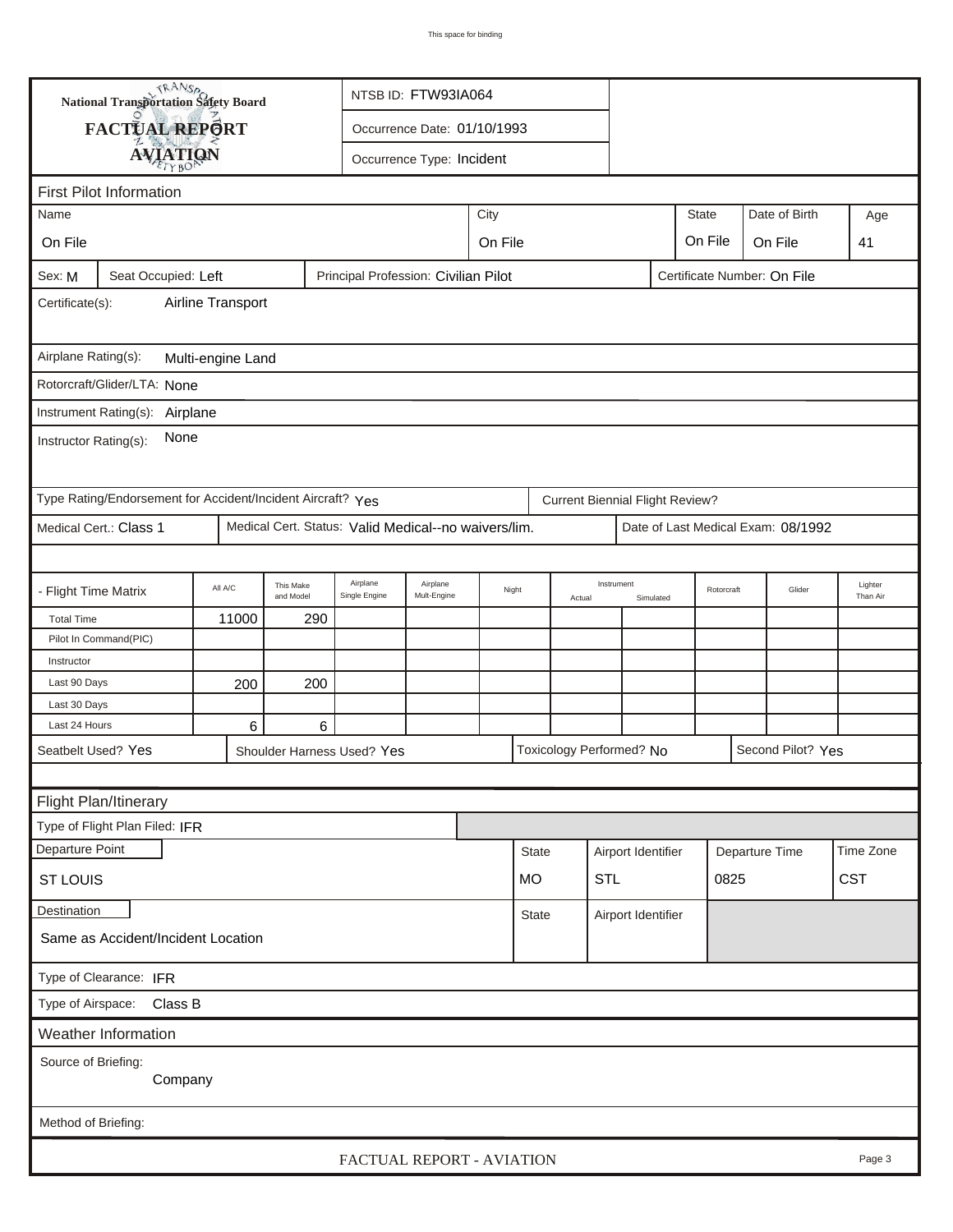| FACTUAL REPORT<br>Occurrence Date: 01/10/1993<br><b>AVIATION</b><br>Occurrence Type: Incident<br>Weather Information<br>WOF ID<br><b>Observation Time</b><br>Time Zone<br><b>WOF Elevation</b><br>WOF Distance From Accident Site<br>Direction From Accident Site<br>0000<br>0 Ft. MSL<br>0 Deg. Mag.<br>0 NM<br>Sky/Lowest Cloud Condition: Unknown<br>1400 Ft. AGL<br>Condition of Light: Day<br>1400 Ft. AGL<br>$10$<br>30.00<br>Lowest Ceiling: Broken<br>Visibility:<br><b>SM</b><br>Altimeter:<br>"Hg<br>$-1 °C$<br>Dew Point:<br>$-3 °C$<br>Wind Direction: 340<br>Temperature:<br>Density Altitude:<br>Ft.<br>Wind Speed: 9<br>Gusts:<br>Weather Condtions at Accident Site: Visual Conditions<br>Visibility (RVR):<br>0<br>Ft.<br>Visibility (RVV)<br>0<br><b>SM</b><br>Intensity of Precipitation: Unknown<br>Restrictions to Visibility: None<br>None<br>Type of Precipitation:<br>Accident Information<br>Aircraft Damage: None<br>Aircraft Fire: None<br>Aircraft Explosion None<br>Classification: U.S. Registered/U.S. Soil<br><b>TOTAL</b><br>- Injury Summary Matrix<br>Fatal<br>Serious<br>Minor<br>None<br><b>First Pilot</b><br>1<br>1<br>Second Pilot<br>1<br><b>Student Pilot</b><br>Flight Instructor<br>Check Pilot<br><b>Flight Engineer</b><br>Cabin Attendants<br>$\vert$<br>4<br>Other Crew<br>78<br>Passengers<br>5<br>83<br>- TOTAL ABOARD -<br>5<br>84<br>89<br>$\pmb{0}$<br>Other Ground<br>0<br>0<br>0<br> 0 <br>5<br>- GRAND TOTAL -<br>0<br>84<br>89 |  | <b>National Transportation Safety Board</b> |  |                           | NTSB ID: FTW93IA064 |  |  |  |  |  |  |  |        |
|-----------------------------------------------------------------------------------------------------------------------------------------------------------------------------------------------------------------------------------------------------------------------------------------------------------------------------------------------------------------------------------------------------------------------------------------------------------------------------------------------------------------------------------------------------------------------------------------------------------------------------------------------------------------------------------------------------------------------------------------------------------------------------------------------------------------------------------------------------------------------------------------------------------------------------------------------------------------------------------------------------------------------------------------------------------------------------------------------------------------------------------------------------------------------------------------------------------------------------------------------------------------------------------------------------------------------------------------------------------------------------------------------------------------------------------------------------------------------------------------|--|---------------------------------------------|--|---------------------------|---------------------|--|--|--|--|--|--|--|--------|
|                                                                                                                                                                                                                                                                                                                                                                                                                                                                                                                                                                                                                                                                                                                                                                                                                                                                                                                                                                                                                                                                                                                                                                                                                                                                                                                                                                                                                                                                                         |  |                                             |  |                           |                     |  |  |  |  |  |  |  |        |
|                                                                                                                                                                                                                                                                                                                                                                                                                                                                                                                                                                                                                                                                                                                                                                                                                                                                                                                                                                                                                                                                                                                                                                                                                                                                                                                                                                                                                                                                                         |  |                                             |  |                           |                     |  |  |  |  |  |  |  |        |
|                                                                                                                                                                                                                                                                                                                                                                                                                                                                                                                                                                                                                                                                                                                                                                                                                                                                                                                                                                                                                                                                                                                                                                                                                                                                                                                                                                                                                                                                                         |  |                                             |  |                           |                     |  |  |  |  |  |  |  |        |
|                                                                                                                                                                                                                                                                                                                                                                                                                                                                                                                                                                                                                                                                                                                                                                                                                                                                                                                                                                                                                                                                                                                                                                                                                                                                                                                                                                                                                                                                                         |  |                                             |  |                           |                     |  |  |  |  |  |  |  |        |
|                                                                                                                                                                                                                                                                                                                                                                                                                                                                                                                                                                                                                                                                                                                                                                                                                                                                                                                                                                                                                                                                                                                                                                                                                                                                                                                                                                                                                                                                                         |  |                                             |  |                           |                     |  |  |  |  |  |  |  |        |
|                                                                                                                                                                                                                                                                                                                                                                                                                                                                                                                                                                                                                                                                                                                                                                                                                                                                                                                                                                                                                                                                                                                                                                                                                                                                                                                                                                                                                                                                                         |  |                                             |  |                           |                     |  |  |  |  |  |  |  |        |
|                                                                                                                                                                                                                                                                                                                                                                                                                                                                                                                                                                                                                                                                                                                                                                                                                                                                                                                                                                                                                                                                                                                                                                                                                                                                                                                                                                                                                                                                                         |  |                                             |  |                           |                     |  |  |  |  |  |  |  |        |
|                                                                                                                                                                                                                                                                                                                                                                                                                                                                                                                                                                                                                                                                                                                                                                                                                                                                                                                                                                                                                                                                                                                                                                                                                                                                                                                                                                                                                                                                                         |  |                                             |  |                           |                     |  |  |  |  |  |  |  |        |
|                                                                                                                                                                                                                                                                                                                                                                                                                                                                                                                                                                                                                                                                                                                                                                                                                                                                                                                                                                                                                                                                                                                                                                                                                                                                                                                                                                                                                                                                                         |  |                                             |  |                           |                     |  |  |  |  |  |  |  |        |
|                                                                                                                                                                                                                                                                                                                                                                                                                                                                                                                                                                                                                                                                                                                                                                                                                                                                                                                                                                                                                                                                                                                                                                                                                                                                                                                                                                                                                                                                                         |  |                                             |  |                           |                     |  |  |  |  |  |  |  |        |
|                                                                                                                                                                                                                                                                                                                                                                                                                                                                                                                                                                                                                                                                                                                                                                                                                                                                                                                                                                                                                                                                                                                                                                                                                                                                                                                                                                                                                                                                                         |  |                                             |  |                           |                     |  |  |  |  |  |  |  |        |
|                                                                                                                                                                                                                                                                                                                                                                                                                                                                                                                                                                                                                                                                                                                                                                                                                                                                                                                                                                                                                                                                                                                                                                                                                                                                                                                                                                                                                                                                                         |  |                                             |  |                           |                     |  |  |  |  |  |  |  |        |
|                                                                                                                                                                                                                                                                                                                                                                                                                                                                                                                                                                                                                                                                                                                                                                                                                                                                                                                                                                                                                                                                                                                                                                                                                                                                                                                                                                                                                                                                                         |  |                                             |  |                           |                     |  |  |  |  |  |  |  |        |
|                                                                                                                                                                                                                                                                                                                                                                                                                                                                                                                                                                                                                                                                                                                                                                                                                                                                                                                                                                                                                                                                                                                                                                                                                                                                                                                                                                                                                                                                                         |  |                                             |  |                           |                     |  |  |  |  |  |  |  |        |
|                                                                                                                                                                                                                                                                                                                                                                                                                                                                                                                                                                                                                                                                                                                                                                                                                                                                                                                                                                                                                                                                                                                                                                                                                                                                                                                                                                                                                                                                                         |  |                                             |  |                           |                     |  |  |  |  |  |  |  |        |
|                                                                                                                                                                                                                                                                                                                                                                                                                                                                                                                                                                                                                                                                                                                                                                                                                                                                                                                                                                                                                                                                                                                                                                                                                                                                                                                                                                                                                                                                                         |  |                                             |  |                           |                     |  |  |  |  |  |  |  |        |
|                                                                                                                                                                                                                                                                                                                                                                                                                                                                                                                                                                                                                                                                                                                                                                                                                                                                                                                                                                                                                                                                                                                                                                                                                                                                                                                                                                                                                                                                                         |  |                                             |  |                           |                     |  |  |  |  |  |  |  |        |
|                                                                                                                                                                                                                                                                                                                                                                                                                                                                                                                                                                                                                                                                                                                                                                                                                                                                                                                                                                                                                                                                                                                                                                                                                                                                                                                                                                                                                                                                                         |  |                                             |  |                           |                     |  |  |  |  |  |  |  |        |
|                                                                                                                                                                                                                                                                                                                                                                                                                                                                                                                                                                                                                                                                                                                                                                                                                                                                                                                                                                                                                                                                                                                                                                                                                                                                                                                                                                                                                                                                                         |  |                                             |  |                           |                     |  |  |  |  |  |  |  |        |
|                                                                                                                                                                                                                                                                                                                                                                                                                                                                                                                                                                                                                                                                                                                                                                                                                                                                                                                                                                                                                                                                                                                                                                                                                                                                                                                                                                                                                                                                                         |  |                                             |  |                           |                     |  |  |  |  |  |  |  |        |
|                                                                                                                                                                                                                                                                                                                                                                                                                                                                                                                                                                                                                                                                                                                                                                                                                                                                                                                                                                                                                                                                                                                                                                                                                                                                                                                                                                                                                                                                                         |  |                                             |  |                           |                     |  |  |  |  |  |  |  |        |
|                                                                                                                                                                                                                                                                                                                                                                                                                                                                                                                                                                                                                                                                                                                                                                                                                                                                                                                                                                                                                                                                                                                                                                                                                                                                                                                                                                                                                                                                                         |  |                                             |  |                           |                     |  |  |  |  |  |  |  |        |
|                                                                                                                                                                                                                                                                                                                                                                                                                                                                                                                                                                                                                                                                                                                                                                                                                                                                                                                                                                                                                                                                                                                                                                                                                                                                                                                                                                                                                                                                                         |  |                                             |  |                           |                     |  |  |  |  |  |  |  |        |
|                                                                                                                                                                                                                                                                                                                                                                                                                                                                                                                                                                                                                                                                                                                                                                                                                                                                                                                                                                                                                                                                                                                                                                                                                                                                                                                                                                                                                                                                                         |  |                                             |  |                           |                     |  |  |  |  |  |  |  |        |
|                                                                                                                                                                                                                                                                                                                                                                                                                                                                                                                                                                                                                                                                                                                                                                                                                                                                                                                                                                                                                                                                                                                                                                                                                                                                                                                                                                                                                                                                                         |  |                                             |  |                           |                     |  |  |  |  |  |  |  |        |
|                                                                                                                                                                                                                                                                                                                                                                                                                                                                                                                                                                                                                                                                                                                                                                                                                                                                                                                                                                                                                                                                                                                                                                                                                                                                                                                                                                                                                                                                                         |  |                                             |  |                           |                     |  |  |  |  |  |  |  |        |
|                                                                                                                                                                                                                                                                                                                                                                                                                                                                                                                                                                                                                                                                                                                                                                                                                                                                                                                                                                                                                                                                                                                                                                                                                                                                                                                                                                                                                                                                                         |  |                                             |  |                           |                     |  |  |  |  |  |  |  |        |
|                                                                                                                                                                                                                                                                                                                                                                                                                                                                                                                                                                                                                                                                                                                                                                                                                                                                                                                                                                                                                                                                                                                                                                                                                                                                                                                                                                                                                                                                                         |  |                                             |  |                           |                     |  |  |  |  |  |  |  |        |
|                                                                                                                                                                                                                                                                                                                                                                                                                                                                                                                                                                                                                                                                                                                                                                                                                                                                                                                                                                                                                                                                                                                                                                                                                                                                                                                                                                                                                                                                                         |  |                                             |  |                           |                     |  |  |  |  |  |  |  |        |
|                                                                                                                                                                                                                                                                                                                                                                                                                                                                                                                                                                                                                                                                                                                                                                                                                                                                                                                                                                                                                                                                                                                                                                                                                                                                                                                                                                                                                                                                                         |  |                                             |  |                           |                     |  |  |  |  |  |  |  |        |
|                                                                                                                                                                                                                                                                                                                                                                                                                                                                                                                                                                                                                                                                                                                                                                                                                                                                                                                                                                                                                                                                                                                                                                                                                                                                                                                                                                                                                                                                                         |  |                                             |  |                           |                     |  |  |  |  |  |  |  |        |
|                                                                                                                                                                                                                                                                                                                                                                                                                                                                                                                                                                                                                                                                                                                                                                                                                                                                                                                                                                                                                                                                                                                                                                                                                                                                                                                                                                                                                                                                                         |  |                                             |  | FACTUAL REPORT - AVIATION |                     |  |  |  |  |  |  |  | Page 4 |